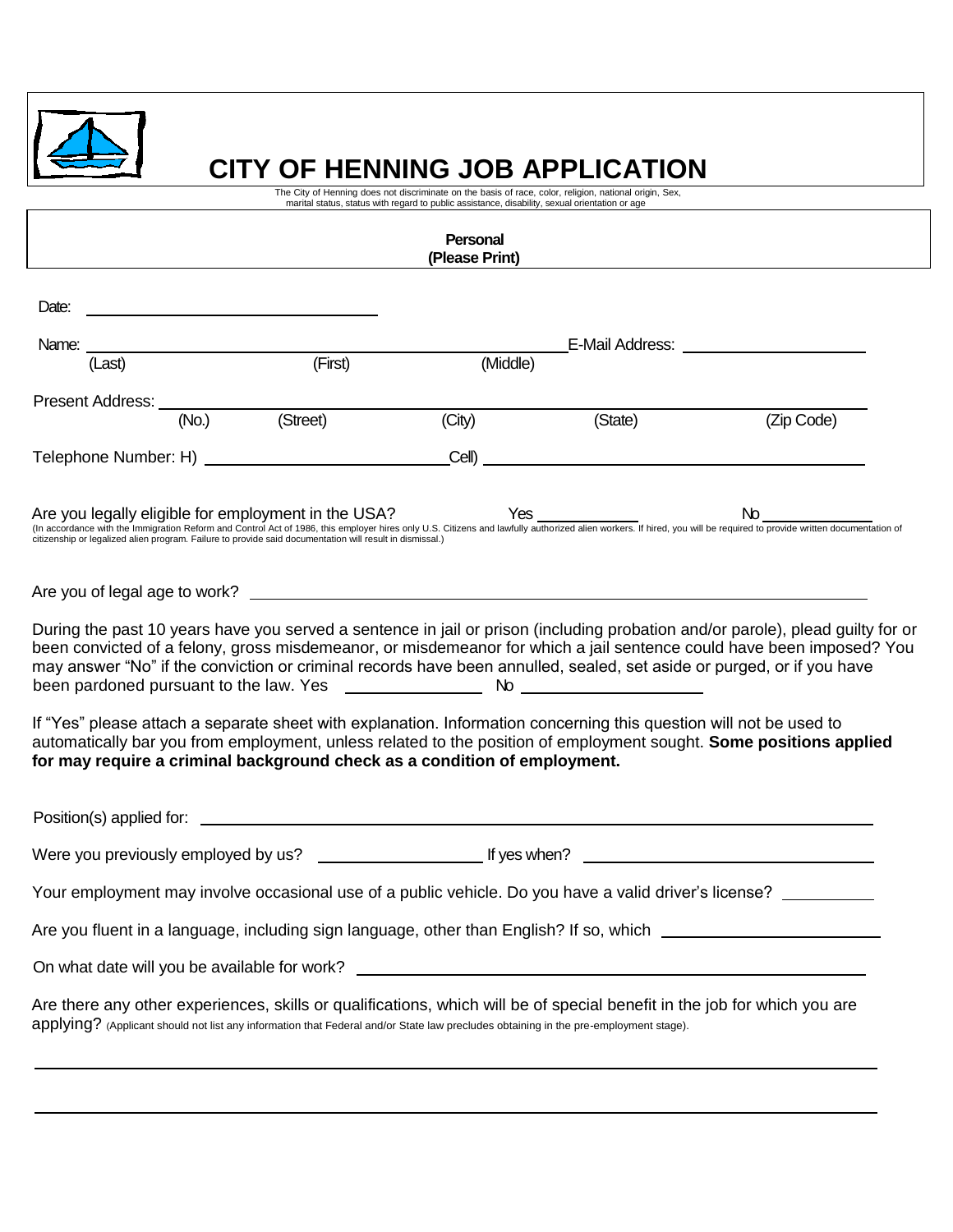## **RECORD OF EDUCATION**

| Name of School and Address | From<br>Month/Year | To<br>Month/Year | Did you<br>Graduate? |
|----------------------------|--------------------|------------------|----------------------|
|                            |                    |                  |                      |
|                            |                    |                  |                      |
|                            |                    |                  |                      |
|                            |                    |                  |                      |

List all college degrees and major area of study:

1. 2.

What are your hobbies/special interests?

List all volunteer and community services you have provided. Include: name of organization, address of organization, phone number, dates, total hours worked, services performed, and name of supervisor.

Why did you seek employment with the City of Henning?

References: Give the names of at least three (3) people outside of relatives who can be contacted regarding your qualifications, work habits and character.

| (Name) | (Present Address) | (Telephone) | (Position – if applicable) |
|--------|-------------------|-------------|----------------------------|
| (Name) | (Present Address) | (Telephone) | (Position – if applicable) |
| (Name) | (Present Address) | (Telephone) | (Position – if applicable) |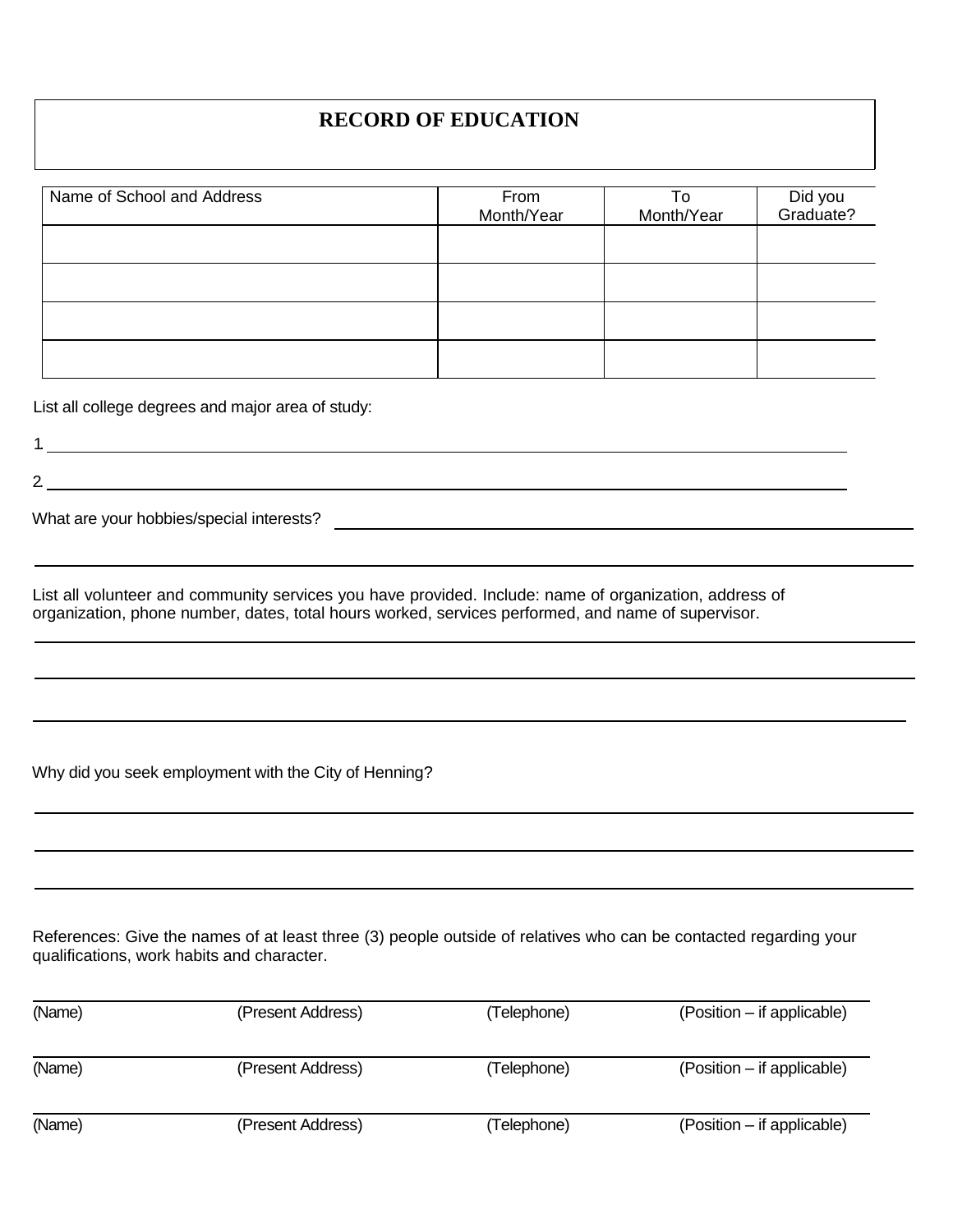|                                 | <b>PREVIOUS EMPLOYMENT HISTORY</b>                                                                                 |
|---------------------------------|--------------------------------------------------------------------------------------------------------------------|
| (Include part-time employment.) | List below (most current dates first), your previous employers. Give correct, full address.                        |
|                                 |                                                                                                                    |
|                                 |                                                                                                                    |
|                                 |                                                                                                                    |
|                                 |                                                                                                                    |
| <b>Employing Firm</b>           | Length of Employment<br>Phone Number <b>Number Number</b>                                                          |
|                                 |                                                                                                                    |
|                                 | Number & Type of Positions you Supervised <b>Container and Container and Container</b> and Container and Container |

<u> 1999 - John Barnett</u>

<u> Liberature</u>

 $\sim$   $\sim$ 

 $\overline{\phantom{a}}$ 

 $\overline{\phantom{0}}$ 

 $\equiv$ 

 $\overline{\phantom{0}}$ 

Principal Responsibilities – Be specific<u> 1999 - Johann Stoff, fransk politik (f. 1989)</u>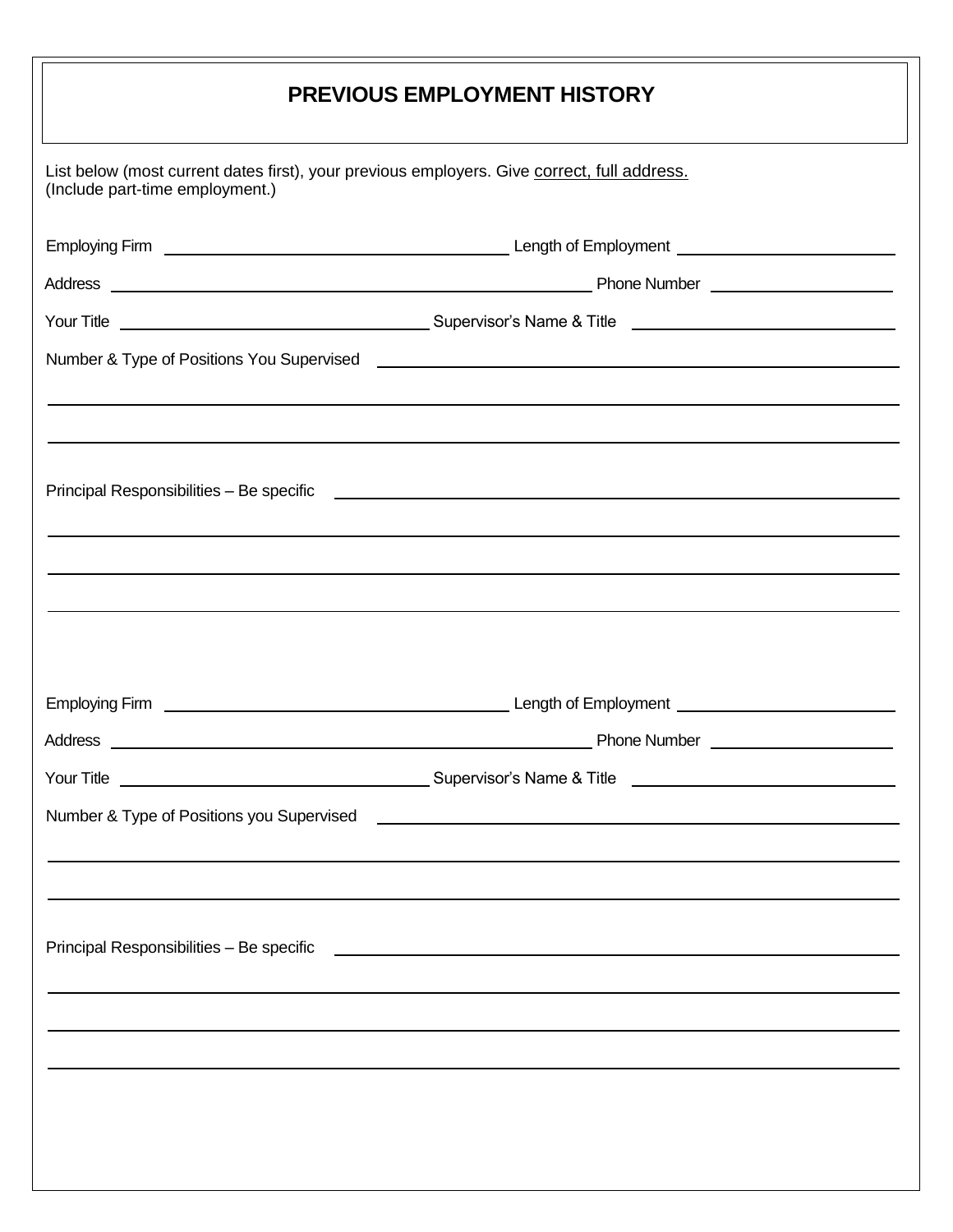| <b>PREVIOUS EMPLOYMENT HISTORY - CONTINUED</b>                                                                                                                                                                                |
|-------------------------------------------------------------------------------------------------------------------------------------------------------------------------------------------------------------------------------|
|                                                                                                                                                                                                                               |
|                                                                                                                                                                                                                               |
|                                                                                                                                                                                                                               |
|                                                                                                                                                                                                                               |
| Principal Responsibilities – Be specific et al. 2006 and 2007 and 2008 and 2008 and 2008 and 2008 and 2008 and                                                                                                                |
|                                                                                                                                                                                                                               |
|                                                                                                                                                                                                                               |
|                                                                                                                                                                                                                               |
|                                                                                                                                                                                                                               |
|                                                                                                                                                                                                                               |
|                                                                                                                                                                                                                               |
|                                                                                                                                                                                                                               |
|                                                                                                                                                                                                                               |
| Principal Responsibilities – Be specific Letter and Control and Control of the Control of the Control of the Control of the Control of the Control of the Control of the Control of the Control of the Control of the Control |
|                                                                                                                                                                                                                               |
|                                                                                                                                                                                                                               |
|                                                                                                                                                                                                                               |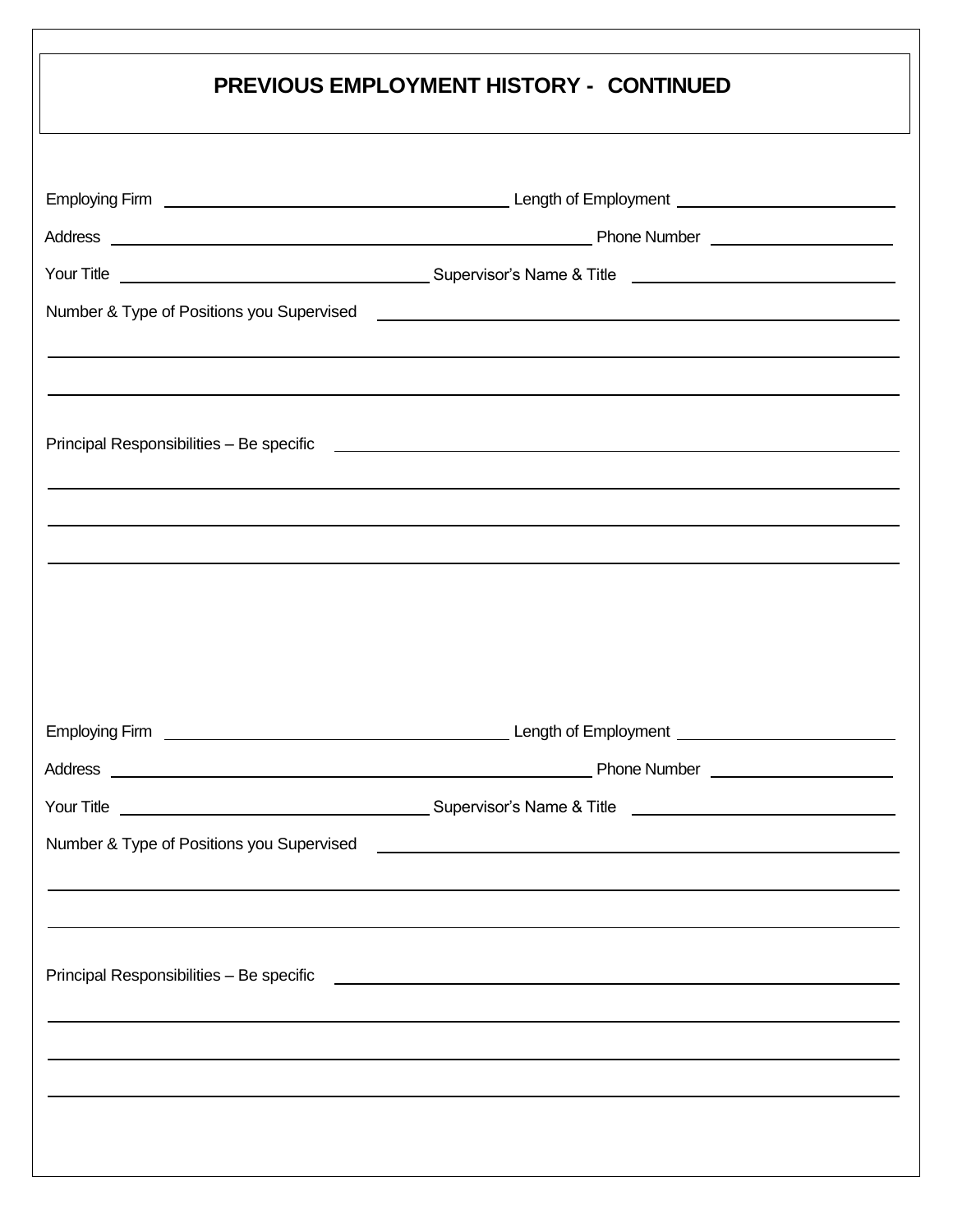I understand this employer has the right to verify information provided in this application. If there are any misrepresentations on this application or my resume or made by me in an interview, which may be discovered now or anytime in the future, I may be discharged for cause without severance pay of any kind. False information or misrepresentation may also subject me to the penalty provisions of M.S. δ 43A.39.

In connection with this application for employment, I authorize this employer and any agent acting on its behalf to conduct an inquiry into any job-related information contained in this application, including, but not limited to, my records maintained by an educational institution relating to academic performance (such as transcripts). Moreover, I hereby release this employer and any agent acting on its behalf from any and all liability by reason of requesting such information from any person.

Yes No

I certify that all of the statements by me in this application are true, complete and correct to the best of my knowledge and belief, and are made in good faith. I understand that any false information from this application may be cause for rejection, or dismissal if employed.

(Signature of Applicant) (Date)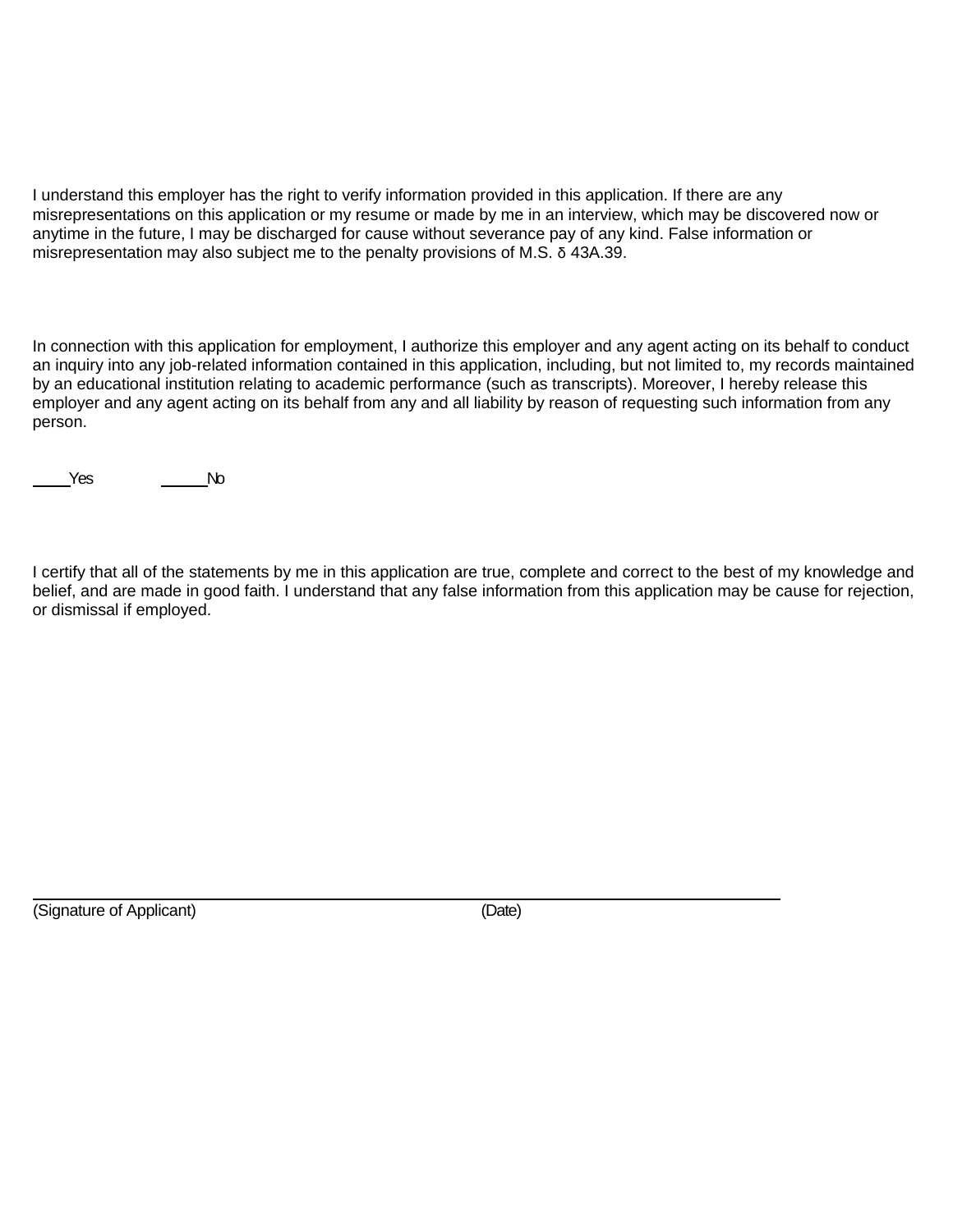#### **VETERAN'S PREFERENCE POINTS SUPPLEMENT**

(Must be completed by ALL applicants)

#### VETERAN'S PREFERENCE POINTS INSTRUCTIONS

Preference points are awarded to qualified veterans and spouses of deceased or disabled veterans to add to their exam results. Points are awarded subject to the provisions of Minnesota Statutes 43A.11. To be eligible for veteran's preference points you must:

- 1. be separated under honorable conditions from any branch of the armed forces of the United States after having served on active duty for 181 consecutive days or by reason of disability incurred while serving on active duty, and be a citizen of the United States or resident alien; or be the surviving spouse of a deceased veteran (as defined above) or the spouse of a disabled veteran who because of the disability is not able to qualify: AND
- 2. NOT be currently receiving or eligible to receive a monthly veteran's pension based exclusively on length of military service.

The information you provide on this form will be used to determine your eligibility for veteran's preference points. You are not required to supply this information, but we cannot award veteran's points without it.

YOU MUST SUPPLY A COPY OF YOUR DD214. DISABLED VETERANS MUST ALSO SUPPLY FORM FL-902 OR AN EQUIVALENT LETTER FROM A SERVICE RETIREMENT BOARD. ELIGIBLE SPOUSES APPLYING FOR PREFERENCE POINTS MUST SUPPLY THEIR MARRIAGE CERTIFICATE. THE VETERAN'S DD214 AND FL-802 OR DEATH CERTIFICATE.

If you supply the supporting documentation by separate mail, your name and the position applied for must be submitted.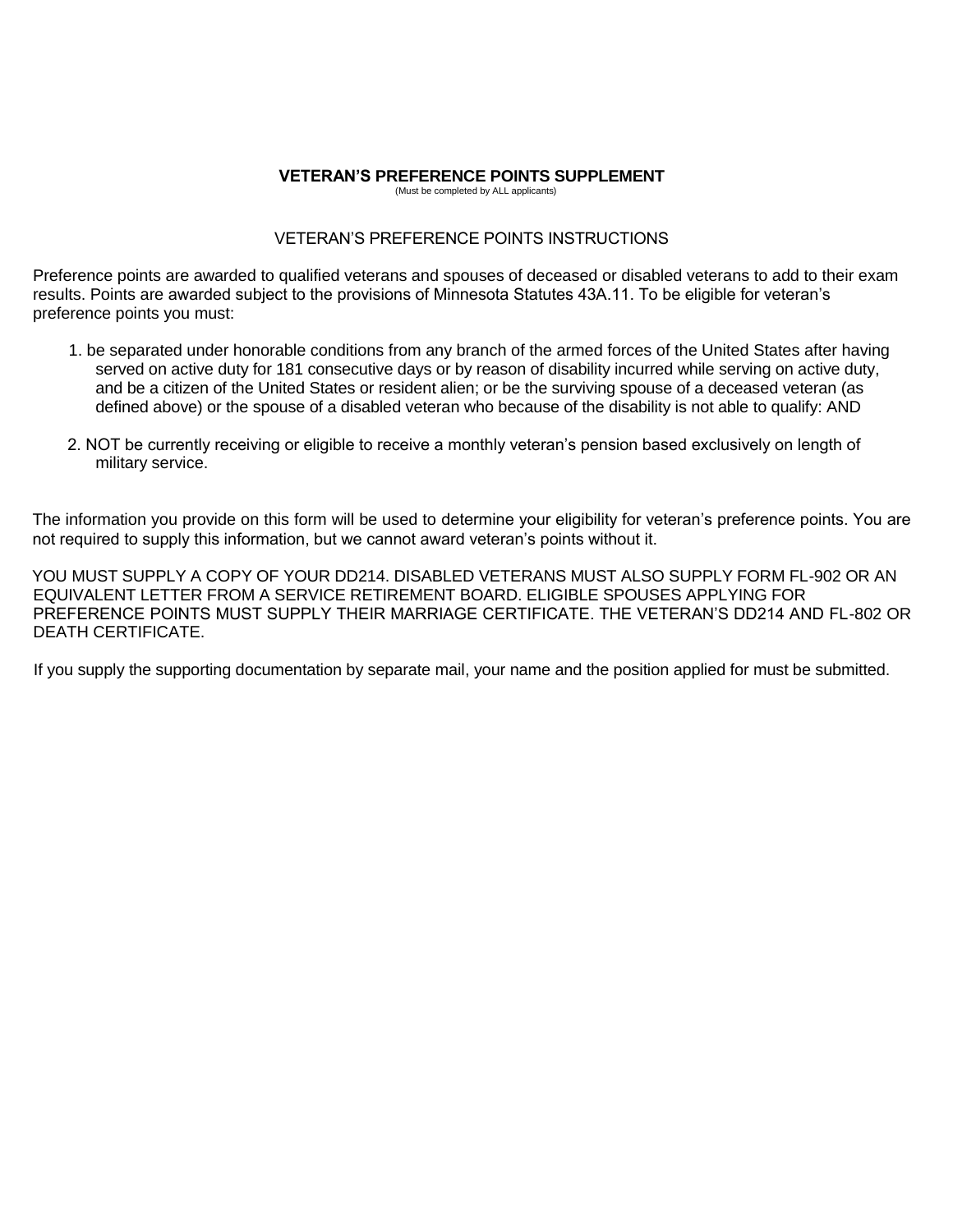| ARE YOU APPLYING FOR VETERAN'S BONUS POINTS? THES THE STATE AND                                                                                                                                               |           |
|---------------------------------------------------------------------------------------------------------------------------------------------------------------------------------------------------------------|-----------|
| If you answered "yes", you must complete this entire page. Your DD214 or other documentation must be received in our office no later than 7 calendar days<br>after the application deadline for the position. |           |
| <b>VETERAN'S PREFERENCE POINTS APPLICATION</b>                                                                                                                                                                |           |
| Veteran:                                                                                                                                                                                                      |           |
|                                                                                                                                                                                                               |           |
|                                                                                                                                                                                                               |           |
|                                                                                                                                                                                                               |           |
| Are you receiving or eligible for a military pension? __________________________YES<br><u> 1989 - John Stein, mars and de Branden</u>                                                                         | <b>NO</b> |
| Do you have a compensable service-related disability? _______________________YES                                                                                                                              | NO        |

| Preference Requested: | √eteran | Disabled Veteran |
|-----------------------|---------|------------------|
|                       |         |                  |

Spouse of Disable Veteran Chronic Chronics Spouse of Deceased Veteran

Your Preference Points application cannot be considered without supporting documentation (see instructions). If the documentation is not attached, it must be received in our office no later than 7 calendar days after the application deadline for the position to guarantee points are awarded in a timely manner.

Supporting documentation: included intervals attached will be submitted within 7 days

This employer does not discriminate on the basis of handicapped status in the admission or access to, or treatment of, or employment in its programs or activities. It is the policy of this employer to provide reasonable accommodations to known physical and mental limitations of qualified handicapped applicants and employees in order for them to perform the essential functions of the job in question.

#### **THIS EMPLOYER IS AN AFFIRMATIVE ACTION/EQUAL OPPORTUNITY EMPLOYER**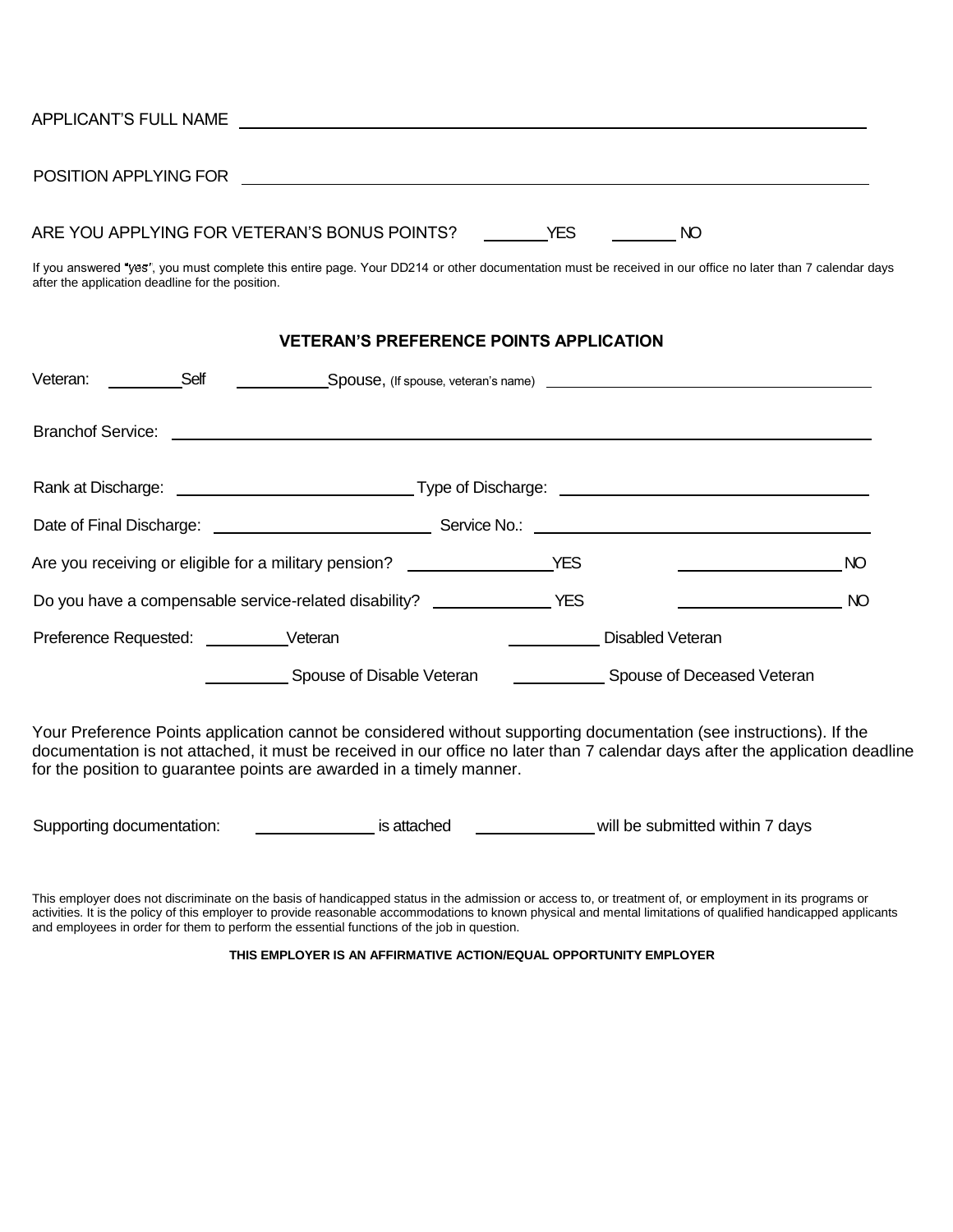### AFFIRMATIVE ACTION INFORMATION

The information requested below will be used for statistical purposes only. It will enable this employer to evaluate its recruitment process in the light of Federal and State Equal Opportunity laws. Your cooperation is strictly voluntary. Your application will be reviewed whether or not you provide this information. Thank you for your help.

| <b>DATE</b><br><u> 1990 - Johann Barbara, martin a</u>                      |                                                                                                                                                                                                                                  | POSITION APPLIED FOR    |                 |       |
|-----------------------------------------------------------------------------|----------------------------------------------------------------------------------------------------------------------------------------------------------------------------------------------------------------------------------|-------------------------|-----------------|-------|
| GENDER Male                                                                 |                                                                                                                                                                                                                                  | <b>Example 2</b> Female |                 | Age   |
| <b>ETHNIC IDENTIFICATION:</b>                                               |                                                                                                                                                                                                                                  |                         |                 |       |
| White<br><b>Black</b>                                                       | Asian                                                                                                                                                                                                                            | _____ Hispanic Origin   | American Indian | Other |
|                                                                             |                                                                                                                                                                                                                                  |                         |                 |       |
| SPECIAL NOTICE TO DISABLED INDIVIDUALS:                                     |                                                                                                                                                                                                                                  |                         |                 |       |
| accommodated.                                                               | If you are a disabled person, you are invited to volunteer information concerning any personal physical or mental<br>disability. If you desire, please state below any personal disability and your suggestions on how it may be |                         |                 |       |
| Do you have a disability, which substantially limits basic work activities? |                                                                                                                                                                                                                                  |                         | Yes             | No    |
| Suggestions for reasonable accommodations:                                  |                                                                                                                                                                                                                                  |                         |                 |       |
|                                                                             |                                                                                                                                                                                                                                  |                         |                 |       |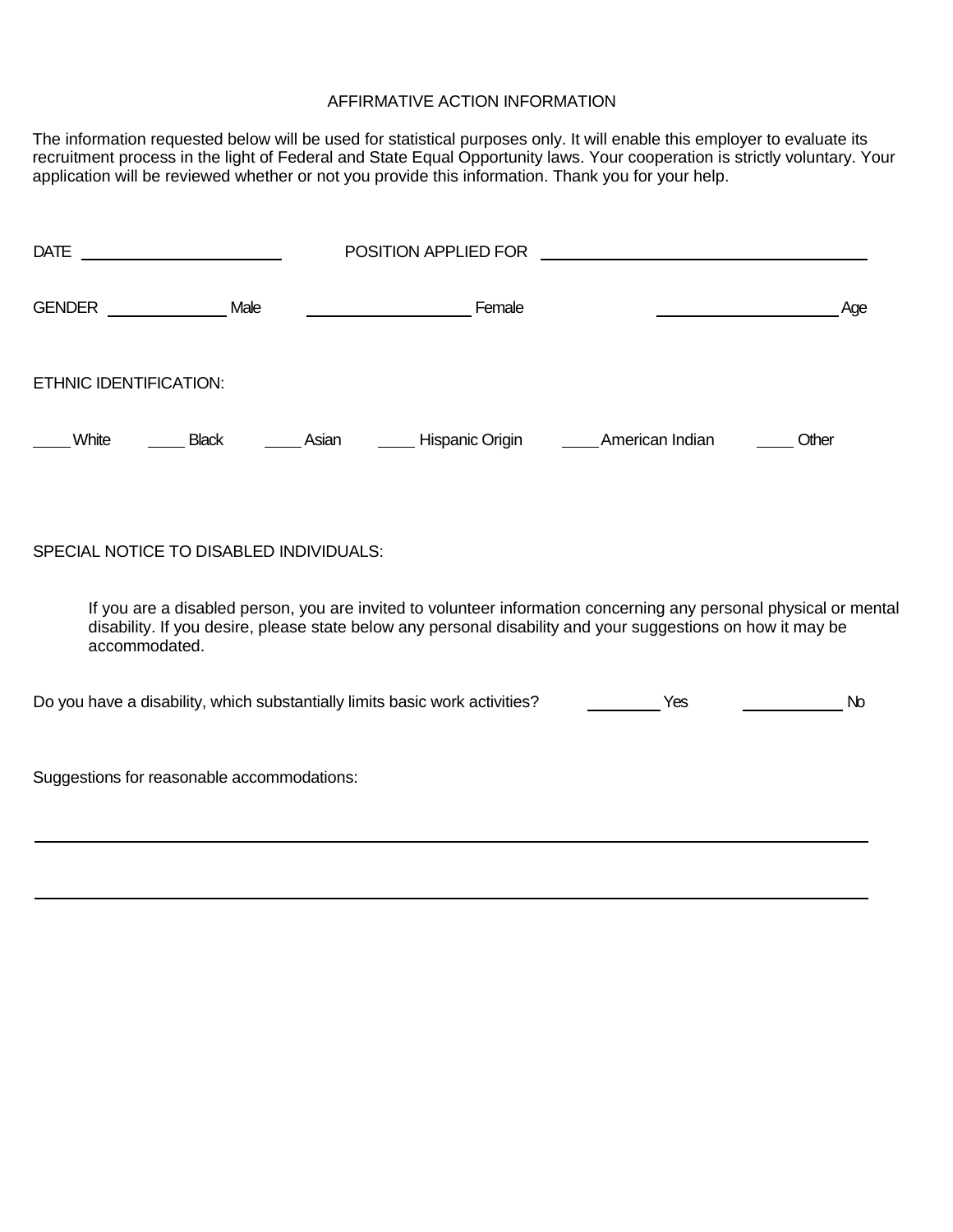Release – Type 1

General Authorization and Release Pursuant to Minn. Stat. Sec. 13.05, subd. 4 Minnesota Data Practices Act

TO:

I, hereby authorize and grant my informed consent to permit you, to release to and make available to The Henning Police Department and/or its agents and/or representatives, data classified as private which concerns me and which may be in your possession. The data which I authorize to be released consists of private data, as defined by Minn. Stat. Sec. 13.02, subd. 12, and has been collected by you as a result of my contacts and associations with you and./or your agents and representatives. The information for which release is authorized includes: All Information gathered of any type.

I understand that the purpose of permitting the Henning Police Department to have access to this information is to determine my suitability for employment. I further understand that this information may subsequently be utilized for other purposes relating to my possible employment with the department, including verification of my records and analysis by consultants to the department who may review my suitability for employment.

This authorization shall be valid for a period of one year, but I reserve the right to, at any time prior to that expiration, cancel the written authorization by providing written notice to the department or to you of that fact.

Name: Driver's License Number:

(Original Signature) (Date)